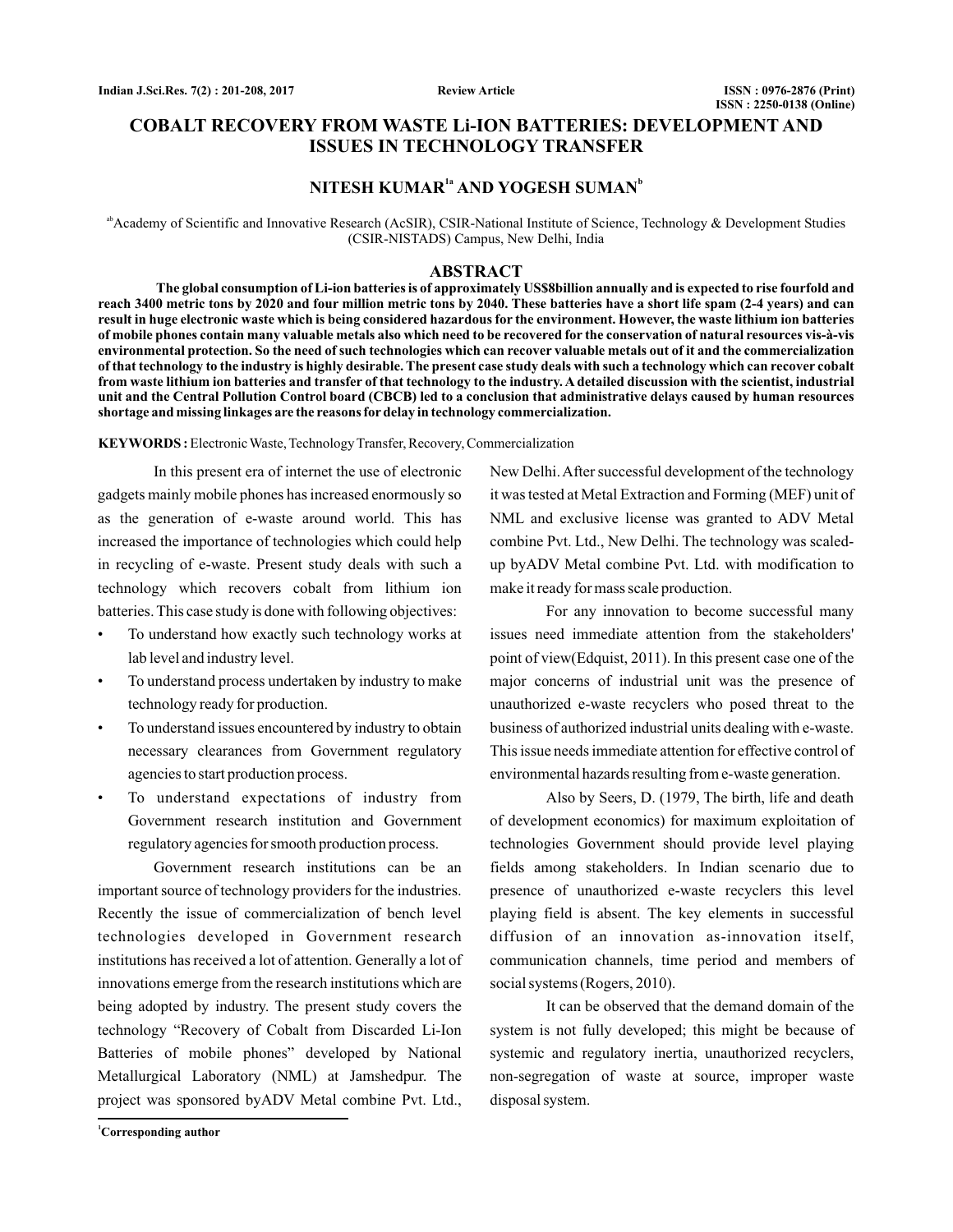In order to realize the objectives of the study discussions were held with scientists who developed the technology and the industrial unit persons receiving the technology.Also discussion was held with Central Pollution Control Board (CPCB) officials as the technology deals with recycling of waste/discharged batteries of mobile phones.

## **Literature Review**

Technology is that knowledge which can be used to produce something for which there is need (Hayek, 1941). Government academic and research institutions can become an important source of technologies for industry as they are constantly engaged in the process of knowledge generation through research. But the path travelled by the bench level technology to become a fully commercial able technology ready to go into industrial production is full of challenges and rather unpredictable. The complex process of technology transfer makes the technology difficult to transfer (Spivey et al., 1997). These challenges arise due to many factors. The work culture and interest of academia and industry are quite different. In most of the cases industry is not aware of the knowledge base generated at Government research institutions. Therefore establishment of technology transfer offices in most of the research laboratories and university (Siegel et al. 2004) is highly desirable as it benefits not only from economic but also from competitive perspective. The bench level technology is mostly working on lab level but is not able to perform as per the industry expectation when tried at higher scale (M. U Khan, 2012). Therefore a lot of developmental work on the technology is required to be done by the industry before it is finally ready to go into production. The availability of supplementary machinery and raw material is another issue. Technical support from Government research institutions in post transfer phase is another issue. Challenges arising to difficult and complex Government procedures are another factor. If a technology is viable at commercial level then only is successful technology otherwise there are n-number of technologies available in laboratory.

### **Need of recycling lithium Ion ( Li-Ion) Batteries**

Owing to the light weight, long lasting and large capacity, Li-ion batteries have become main power source which is not limited only to smartphones but also have wide application in portable electronic devices and electronic vehicles (Prioret et al., 2013). So the chances of generation of waste batteries will be high which can cause serious threat to environment. (Yu and Li, 2004). An effective recycling technology will not only help in dealing with this enormous e-waste but will also conserve the natural resource which goes into manufacturing of these batteries.

Globally use of cobalt as a metal component in Liion batteries has grown considerably (Dewulf et al., 2010). The global consumption of Li-ion batteries of approximately US\$8billion annually and while looking at global consumption level of Li-ion batteries, the volume of e-waste generated as a result of Li-Ion batteries is expected to reach 3400 metric tons by the year 2020, a fourfold increase from 2013 levels (Wang et al., 2014). This is expected to increase to 4 million metric tons of lithium-ion cells by the year 2040 (Richa et al.,2014).

There batteries have a short life spam (2-4 years) and can result in huge electronic waste which is being considered hazardous for the environment. However, the waste lithium ion batteries of mobile phones contain many valuable metals also which need to be recovered for the conservation of natural resources vis-à-vis environmental protection.

With global sales approaching US\$8billion annually Oladele A. Ogunseitan and colleagues have concluded that with short life spam (2-4 years) of Li-ion batteries in portable devices can result in huge electronic waste. Li-ion batteries are considered hazardous as they contain metals like cobalt, copper and nickel. Therefore a stronger government policy at the local, national, international levels is highly desirable to encourage recovery, recycling and reuse of lithium batteries material.

## **Recycling of Li-ion batteries**

The current recycling rate of Li-ion batteries are very poor. The metals present in these batteries are typically recovered in a high- temperature process that fuses them together as an alloy, sometimes using plastic casing as a fuel. The major part of metals in smartphone batteries come from primary mining, mostly from processes that cause great environmental damage. Collection of used Li-ion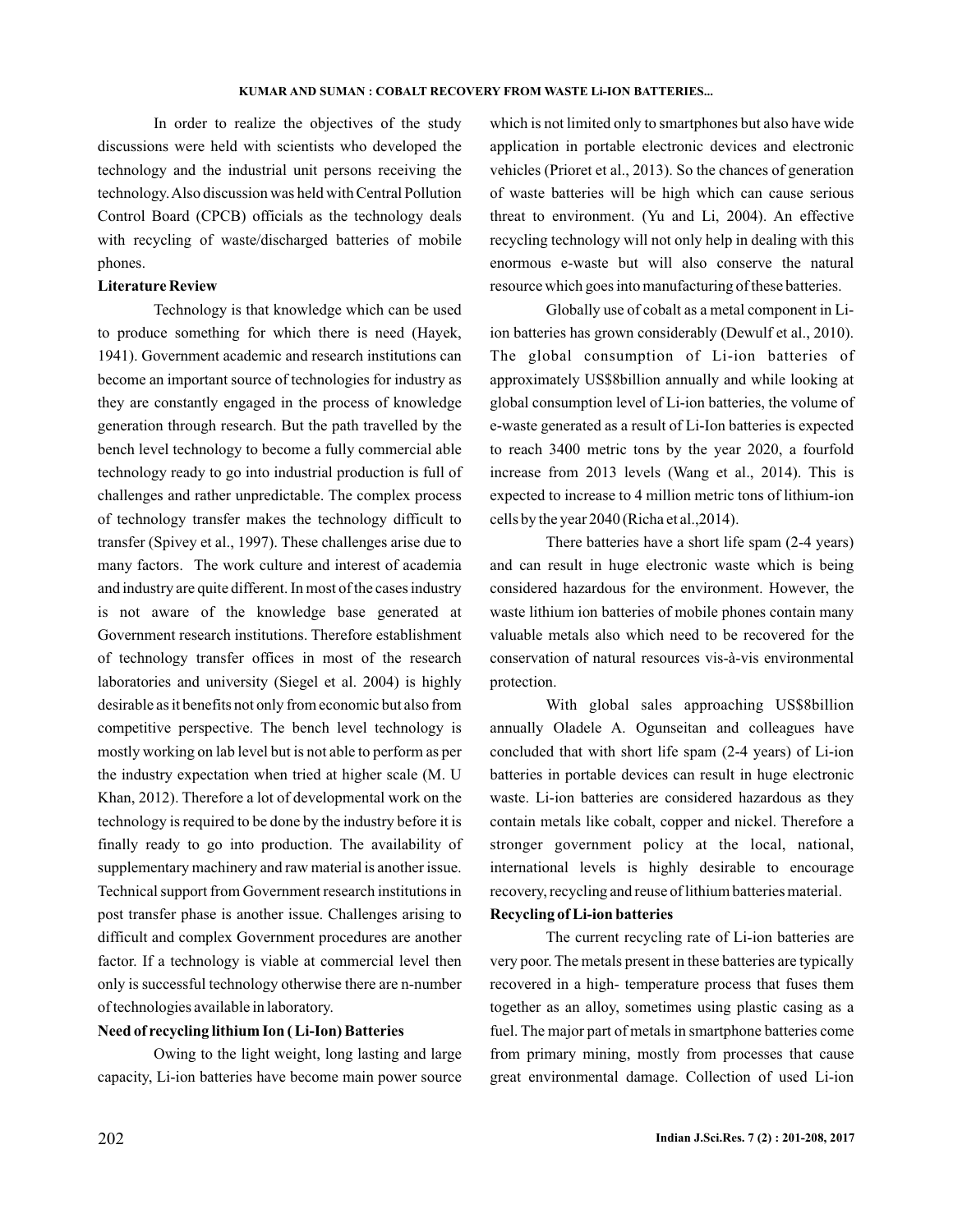batteries is the major problem since it is also thrown in the garbage from where rag-pickers collect. There is no regularized or standardized method available to collect it. Also sometimes people tend to keep them unused with them in households and the precious metals get trapped with them lying unused for a long period of time. With increasing digital network around world the generation of electrical and electronic waste has become a global concern making an effective recycling technology is highly desirable.

Over the last decade a lots of research has been done on how to efficiently recover precious metals from Liion batteries keeping in mind the environmental concern. Most of these recovery techniques are based on biometallurgical, hydrometallurgical and pyrometallurgical chemistry (Contestabile et al., 2001;Jha et al., 2013).

## **The Present Case Study**

The present case study deals with the technology "Recovery of Cobalt from Discarded Li-Ion Batteries of mobile phones". The technology was developed by CSIR-NML and was successfully transferred to ADV Metal Combine Pvt. Ltd. New Delhi. The idea was conceived by ADV Metal Combine Pvt. Ltd. and the task of developing the technology was undertaken at CSIR-NMLJamshedpur.

A detailed discussion with the scientist, industrial unit and Central Pollution Control Board (CPCB) was held to in view of the objectives of the case study.

The technology "Recovery of Cobalt from Discarded Li-Ion Batteries of mobile phones" is claimed to recover upto 95% pure cobalt from the Li-ion batteries.

Discussions with scientists and the industrial unit were held to understand the development of technology, its subsequent transfer and commercialization. Discussion with Central Pollution Control Board (CPCB) officials was also held to understand the regulatory aspect of e-waste recycling/dismantling and existing scenario of e-waste in the country.

Discussions with scientists were held to understand the working of technology, the raw materials required to use the technology and the source of raw material, how the formal interaction with industry initiated, experiences about the collaboration with the industry, prototype development, challenges faced during the

development process, the testing of the technology, environmental consideration kept in mind while developing the technology, unique features of the technology, availability of same kind of technologies in the market, suggestions for enhancing technology transfer to industry and usefulness of the technology for society.

Similarly discussions were held with industry people on the current problems faced by them after receiving the technology and putting the same into production, raw material availability, economic viability of the technology, modification done to the technology, obtaining necessary clearances from Government departments, the environmental concerns in context of ewaste.

The discussion with the CPCB officials was held on rising issue of e-waste in India in view of increased use of information and communication technologies because of Government initiatives like Digital India, the procedure adopted in dealing with clearance requests received from industry, the problem of unauthorized e-waste recyclers, steps being taken by Government to deal with unauthorized e-waste recyclers, the latest technologies available to deal with e-waste, the current research areas where Indian Government research agencies should focus in order to deal with e-waste effectively.

#### **About the Technology**

An effective e-waste recycling technology should be able to recover maximum components from e-waste for future use leaving behind minimum waste. For this recovery and or reuse the valuable material out of e-waste has to be maximized, also the process should be least hazardous for the environment. The Li-ion battery contains cadmium, copper, aluminum and other non-metals, therefore a prolonged stay in the vicinity of dumping sites of these ewaste and working on Li-ion battery related operations may harm the nervous and respiratory system.

The present technology uses hydrometallurgy process for the recovery of cobalt from waste Li-ion batteries. In this process metal is extracted using sulfuric acid as it's less hazardous to the environment as compared to other material (Jha et al., 2011). Hydrometallurgical processes are considered better than other processes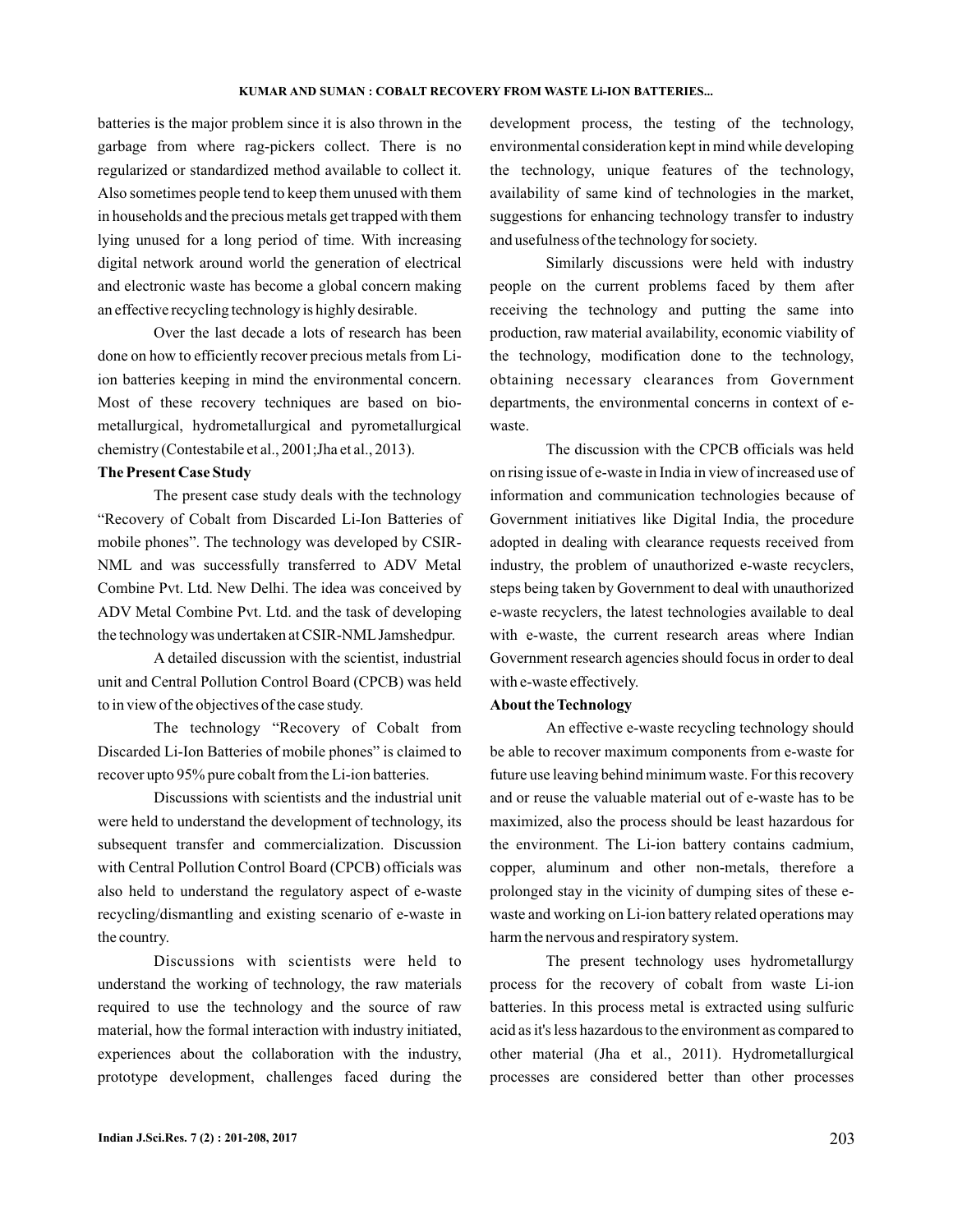

**Figure 1: Overall flow of technology**

because of high proportion and purity of recovered metals, low energy requirement and minimal air emission.

The current technology involves dismantling of Li-ion batteries, classification, and size reduction of cathode active material and leaching of waste. The recovery process is optimized by controlling various parameters like temperature, concentration of acid and pulp density (Jha et al., 2013).

# **ANALYSISAND DISCUSSION**

### **Discussion With Scientist**

In view of the environmental regulations, availability of limited resources of cobalt in nature and role of cobalt in meeting ever increasing energy demand, it was realized that an environmental eco-friendly process is needed for the recovery of cobalt from lithium ion batteries of mobile phones. Mobile phone batteries constitute a major source of e-waste containing rare earth metals like cobalt, lithium, nickel and if these metals can be recovered in the eco-friendly manner following zero waste concept it will be extremely beneficial for industry as well as to address environmental concerns. Cobalt has many useful applications e.g. being radioactive in nature cobalt-60(a type of cobalt) can be used to treat cancer; some food items are also treated with cobalt 60 radiations for preservation purposes.

The project for development of technology for recovering Cobalt from Li-ion batteries was the result of collaborative work between Industrial unit (ADV Metal Combine Pvt. Ltd.) and scientists at NML Jamshedpur. The industry approached NML for the collaboration.

In the conventional process the cobalt was recovered from Li-ion batteries through pyrometallurgical process and the waste batteries after the recovery were sent as land fill. The technology developed by NML used hydrometallurgical process for recovery of cobalt. After development of the technology it was tested for feasibility, purity, economic viability, environmental aspects using at NML.A prototype for the technology was developed by NMLand tested for viability.

Scientists also described various benefits of the technology in view of the huge generation of e-waste in recent years. The current technology developed by CSIR-NML has been claimed to be cost effective process and less hazardous as compared to existing processes. It can help in reduction of E-waste significantly through efficient recycling. The current scenario is dominated by unauthorized recyclers resulting in a lot of Li-Ion batteries being dumped in garbage and contaminating the soil.

# **Discussion With Industry**

The industrial unit invested in the technology development process. They were extremely satisfied with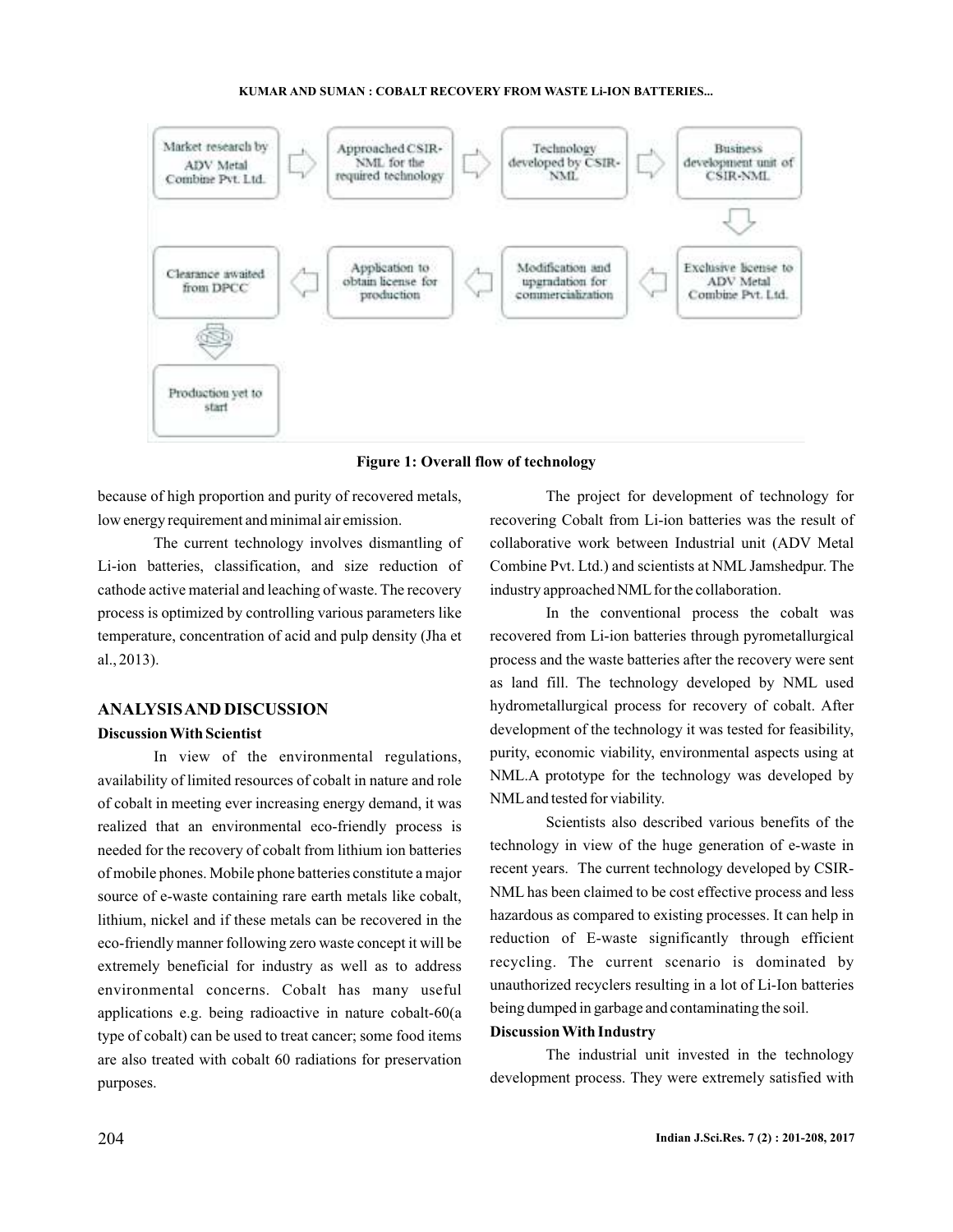

**Figure 2: Average Component Ratio of Various Li-ion Batteries(Source: Zeng et al., 2014)**

their prior experience with NML where they received the technology "Recovery of Gold from waste mobile phones and scraps of various equipments".The industry has received the technology for the "Recovery of Cobalt from discarded Li-Ion batteries of mobile phones" on an exclusive license basis. In case of current technology the industrial unit had to upgrade the technology at industry scale. A lot of modification was done to the technology as the technology provided by NML could only recover 60- 70% of the cobalt present in the e-waste material. The industrial unit perfected it up-to 95% pure cobalt recovery level. The industry also established a pilot plant to validate the technology. Li-ion batteries used as major raw material. Some of the other raw material had to be imported from abroad. Some of the chemicals used as reagents and extractants while testing and upgrading the technology had to be imported. Outside experts were also consulted. The industry claimed to have perfected the technology up-to a zero waste level and there is no waste to dispose after recycling. Currently the industry is facing difficulties in collecting Li-ion batteries, their major raw material, as is

thrown in the garbage where rag-pickers collect it. There is no standard and regularized method to collect these Li-ion batteries.The industry also requires license to recycle these e-waste, although they have applied for license with State Pollution Control Board (SPCB). Since the industrial unit is still waiting for the clearance from State Pollution Control Board (SPCB), the production process has not started. Therefore industrial unit is yet to start earning from the technology. Apart from getting the clearance, the industrial unit felt the other major challenge is getting the raw material in large scale. However the industrial unit was satisfied with the technology as becomes clear from the remark from industry "Sufficient facility is available to undertake such research work, one can always approach NML if you find any difficulties related to technology that you have received".

# **Discussion with Central Pollution Control Board (CPCB) Official**

The Central Pollution Control Board (CPCB), was constituted in September, 1974 under the water (Prevention and Control of Pollution)Act, 1974.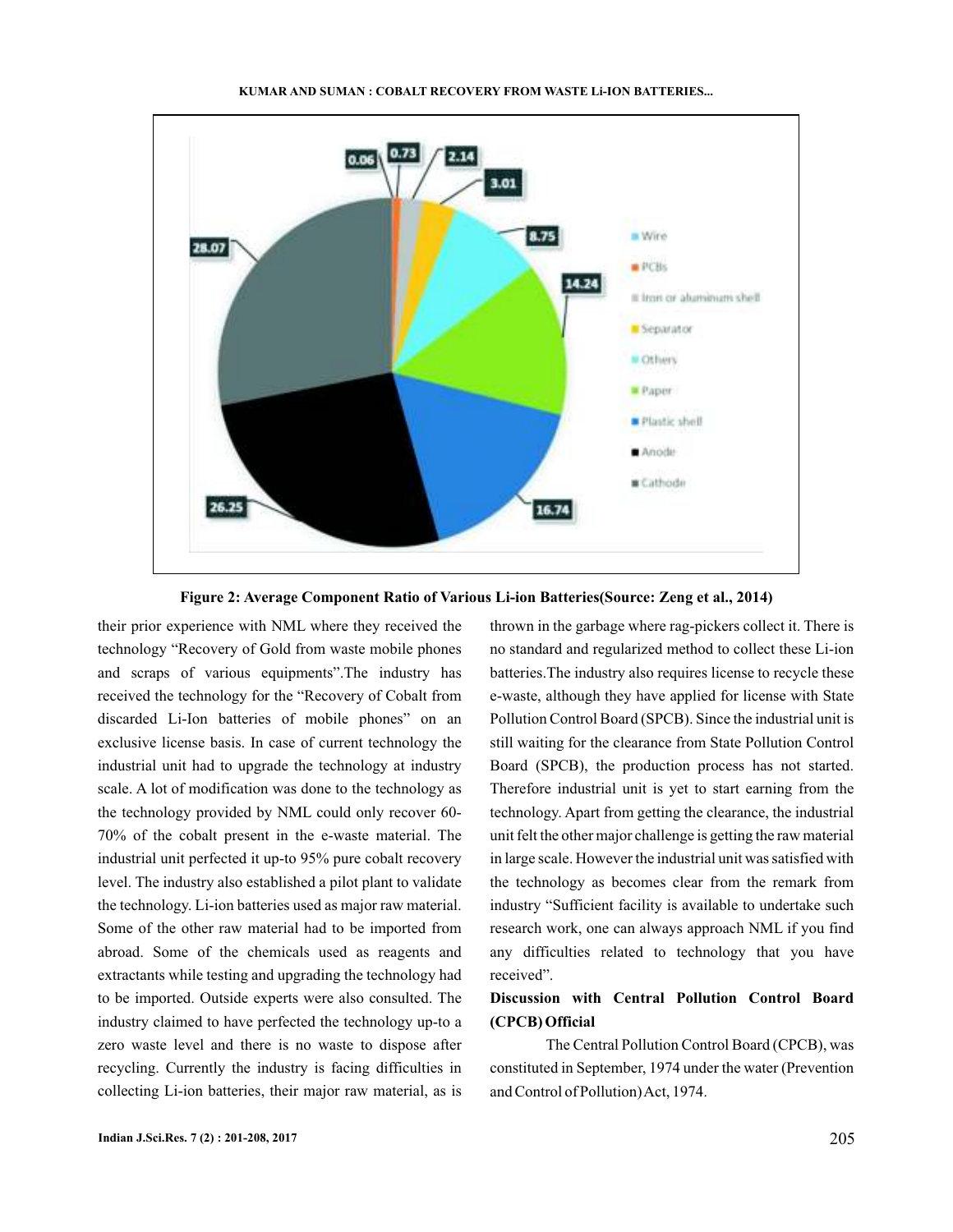E-waste contains many hazardous components but at the same time they contain many precious metals as well as useful material of which are economically beneficial. These include plastics, iron, glass, aluminum, copper and precious metals such as silver, gold, platinum, palladium, lead, cadmium and mercury etc. Recovery of these metals and materials through unscientific practices may pose risk to health and environment during handling and recovery operations, as it involves open burning, acid dissolution and dumping of the left out acids or material in river, drains or lands.

Therefore the Govt. of India has come-up with regulation known as e-waste (Management and Handling) Rules, 2016 announced on notification dated 23rd March, 2016.The objective was to minimize the unscientific recovery of metals and materials from e-waste and to promote regularized e-waste recycling process which is more scientific in nature and less hazardous.Aprovision has been kept in the regulation to grant license to the industrial unit for e-waste recycling within ninety days of application. Before applying for license for e-waste recycling the industrial unit should meet the requirements in accordance with the rules and regulation. It is difficult to get such clearances in Delhi because of the stringent guidelines of adhering to Delhi masterplan which contains strict land use guidelines. However it is easier to get such licenses to operate in Noida, Faridabad or other places and there the industrial unit can apply for license. CPCB Data shows no license has been granted to any operator for e-waste recycling in Delhi. However, there are many unauthorized e-waste recyclers operating in Delhi NCR.

As per the discussion with CPCB, unauthorized recycling in India can be classified mainly into following two categories:

- 1) Metal recovery using acids and burning
- 2) Opening of the equipments using screw drivers

Since these practices are extremely hazardous in nature causing harm not only to the environment causing adverse effect to the health of the workers involved in it. These needed to be stopped immediately. But at the same time looking at the large number of people involved in this type of recycling activities for last 30-35 years, the socioeconomic aspect of the problem should also be taken into account while dealing with it. Therefore while formulating policies for effective handling of e-waste, socioeconomic aspects have to be taken into account by the concerned ministry and agencies like CPCB.

Keeping this into consideration CPCB is actively engaged in spreading awareness about the hazardous effects of unscientific processes and environmental regulations. Establishing a common facility for unauthorized e-waste recyclers to recycle their waste where they can bring their raw material for processing. Already such common facilities have been setup at district levels in few states. These initiatives will help in bringing unauthorized e-waste recyclers into main stream. Government is also working on to minimize the flow of e-waste to the unauthorized recyclers and making the formal system more robust. This will help in increasing flow of raw material to authorized ewaste recyclers.

In order to stop unauthorized recycling CPCB carry out inspection at unauthorized recycling sites and report to the concerned state government about the illegal recycling, resulting in closure of such units. But it was observed that the closed units used to shift to another site and start operating from there. As they keep on moving so it's also very difficult to control them. Another aspect of the problem as pointed out by CPCB officials that these unauthorized recyclers sell their goods to unauthorized persons which makes it very difficult to check and control.

Another issue is the shortage of manpower at agencies like CPCB which makes it difficult to deal with applications received for licenses and other activities of these agencies. Which can be relished upon looking to the number of registered e-waste recyclers/dismantler units in India (Figure 3).Strengthening of SPCB/SPCC by recruiting more and more manpower and up-gradation of technological equipments being used by these agencies can also be helpful in dealing with concerned issues.

### **CONCLUSION**

Recovery of cobalt from Li-ion batteries through the process as developed by NML Jamshedpur presents following immediate benefits: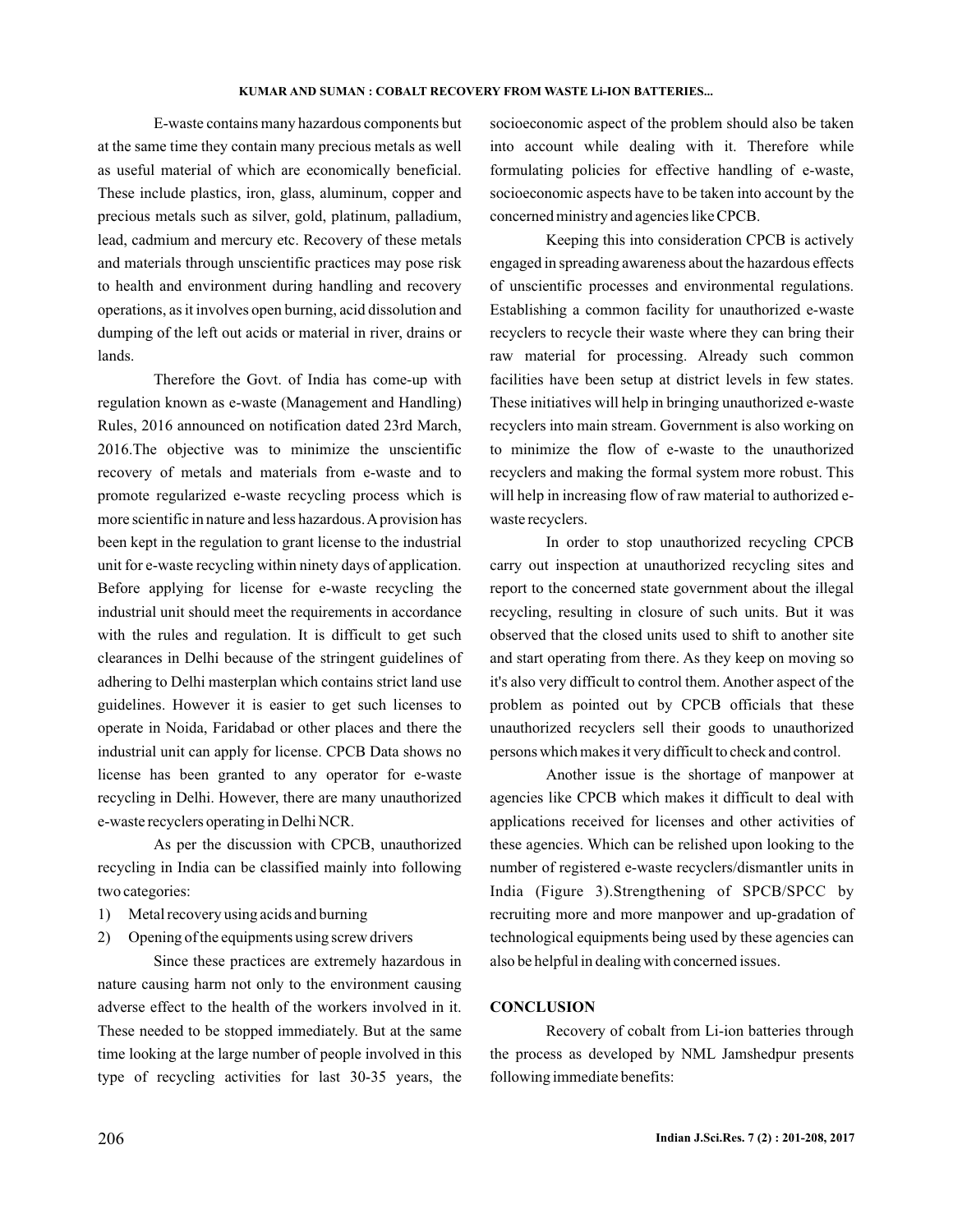

**Figure 3 : Registered Unit of E-waste Recyclers/Dismantler in India**

- Recovery of cobalt as precious metal in more pure form.
- The less hazardous process for recovery of cobalt.
- Removal of Li-ion batteries from open environment and their effective disposal by industry in a closed environment after the recovery of cobalt.

However following challenges were faced by industry in the overall process of developing the technology and putting it into production.

- Large number of unregistered e-waste recyclers processing e-waste in unscientific manner
- Challenges incollection of Li-ion batteries from waste
- Obtaining necessary clearances from Government regulatory agencies for starting the production using Government technologies. In present case the recipient of the technology was not able to start production because of delay in obtaining necessary clearances from Government regulatory agencies.
- Challenges faced by industry in up-scaling the technology for meeting bulk production requirement with regard to availability of raw material.

These findings suggest the need for effective policy at local as well as national level to strengthen recovery, recycling/dismantling and reuse of Li-ion batteries. These may include increasing awareness level of unauthorized e-waste recyclers about the hazards involved in the unscientific process for e-waste recycling through Liion batteries and the laws related to e-waste re-cycling.From scientist point of view the development of the technology was a collaborative effort which increased the level of networking between industry and Government research institution. It increased industry's awareness about ongoing research in Government research institutions and also scientists in Government research institution were able to understand the industry dynamics. All this can be useful for any future collaboration between the two entities.

Finally the new technology developed by NML scientists has many advantages, before up-scaling the technology to a mass level usage, the interests of the large section of population involved in unauthorized recycling need to be taken into account. The possible approach would be to make these unauthorized recyclers aware of the advantage of the technology developed by NML Scientists which is based on scientific methods; and encourage them to use it instead of their current methods.

# **ACKNOWLEDGEMENT**

Nitesh Kumar thanks CSIR for Junior Research Fellowship (JRF) and CSIR-National Institute of Science, Technology & Development Studies (CSIR-NISTADS) for